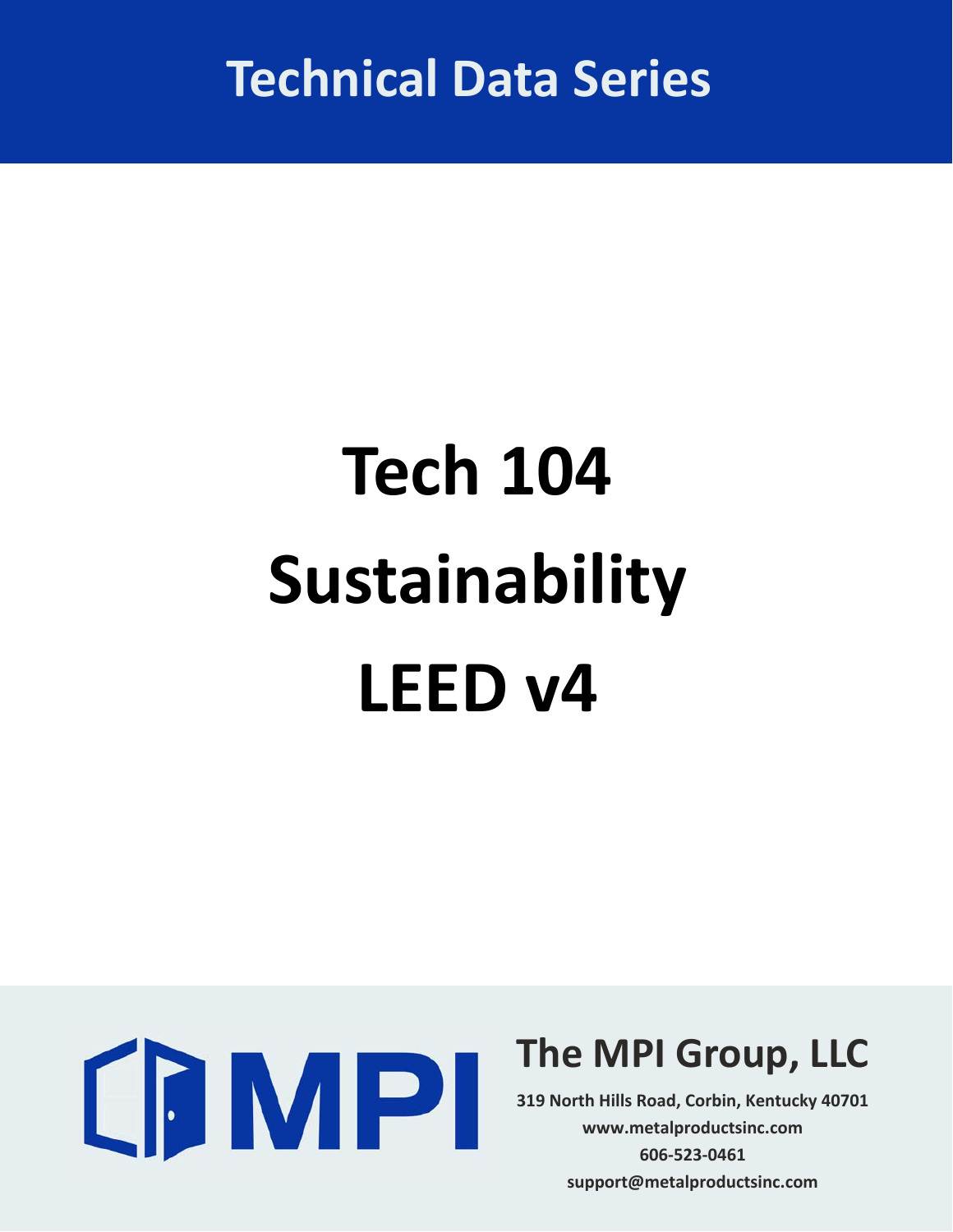### Technical Data Sustainability LEED v4

## Tech 104

The U.S. Green Building Council (USGBC) launched LEED v4 in November 2013, replacing LEED v2009 as part of their commitment to a sustainable future. Their goal in mind was to raise the bar in a way that challenges the building industry to reach higher than ever before.

#### **Materials & Resources (MR)**

#### **Building Life-Cycle Impact Reduction**

Demonstrate reduced environmental affects during initial project decision-making by reusing existing building resources *or demonstraƟng a reducƟon in materials use through life‐cycle assessment.* 

#### **MPI doors and frames have a long life‐cycle and should allow re‐use on LEED projects.**

 *New ConstrucƟon MRc1 ‐ Core & Shell MRc1 ‐ Schools MRc1 ‐ Retail MRc1 ‐ Data Centers MRc1 Warehouses MRc1 ‐ Hospitality MRc1 ‐ Healthcare MRc1 ‐ Commercial Interiors MRc2 Retail Commercial Interiors MRc2 ‐ Hospitality Commercial Interiors MRc2*

#### **Building Product Disclosure and Optimization - Environmental Product Declarations (EPD)**

*Selects products from manufacturers who have verified improved environmental life‐cycle impacts.* 

**Option 1 - Environmental Product Declarations (EPD)** 

#### **MPI has taken part in third-party certification for both industry-wide and product-specific EPD**

*OpƟon 2 ‐ MulƟ‐AƩribute OpƟmizaƟon* 

#### **MPI demonstrated impact reducƟon below industry average in all six of the indicated categories.**

 *New ConstrucƟon MRc2 ‐ Core & Shell MRc2 ‐ Schools MRc2 ‐ Retail MRc2 ‐ Data Centers MRc2 Warehouses MRc2 ‐ Hospitality MRc2 ‐ Healthcare MRc2 ‐ Commercial Interiors MRc3 Retail Commercial Interiors MRc3 ‐ Hospitality Commercial Interiors MRc3*

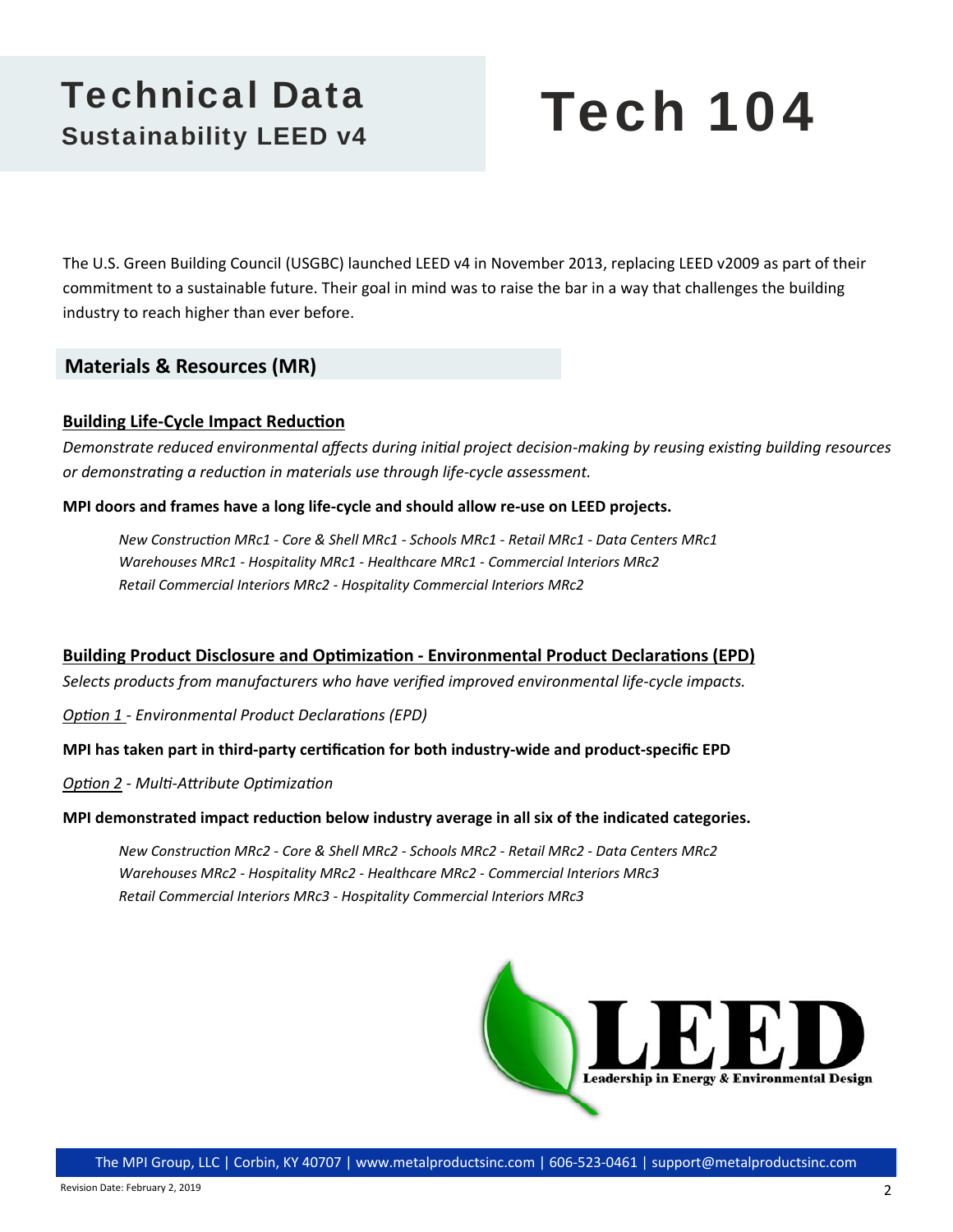### Technical Data Sustainability LEED v4

## Tech 104

#### **Building Product Disclosure and Optimization - Sourcing of Raw Materials**

*Selects products that have been verified to have been extracted or sourced in responsible manner.* 

#### *OpƟon 2 ‐ Leadership ExtracƟon PracƟces*

#### **Steel makes up over 90% of MPI's finished products and is one of the most recycled raw materials in the world.**

| Product               | Post-Consumer<br><b>Recycled Content</b> | Pre-Consumer<br><b>Recycled Content</b> | <b>Total Recycled</b><br>Content (formulated) |
|-----------------------|------------------------------------------|-----------------------------------------|-----------------------------------------------|
| Frame                 | 27.6%                                    | 53.5%                                   | 54.35%                                        |
| Polystyrene Core Door | 28.2%                                    | 54.9%                                   | 55.65%                                        |

 *New ConstrucƟon MRc3 ‐ Core & Shell MRc3 ‐ Schools MRc3 ‐ Retail MRc3 ‐ Data Centers MRc3 Warehouses MRc3 ‐ Hospitality MRc3 ‐ Healthcare MRc3 ‐ Commercial Interiors MRc4 Retail Commercial Interiors MRc4 ‐ Hospitality Commercial Interiors MRc4* 

#### **Building Product Disclosure and Optimization - Material Ingredients**

*Selects products for which the chemical ingredients in the product are inventoried using an accepted methodology and for selecting products verified to minimize the use and generation of harmful substances.* 

**Option 1 - Material Ingredients Reporting** 

#### **MPI has published a Health Product Declaration (available on our website).**

 *New ConstrucƟon MRc4 ‐ Core & Shell MRc4 ‐ Schools MRc4 ‐ Retail MRc4 ‐ Data Centers MRc4 Warehouses MRc4 ‐ Hospitality MRc4 ‐ Healthcare MRc4 ‐ Commercial Interiors MRc5 Retail Commercial Interiors MRc5 ‐ Hospitality Commercial Interiors MRc5*